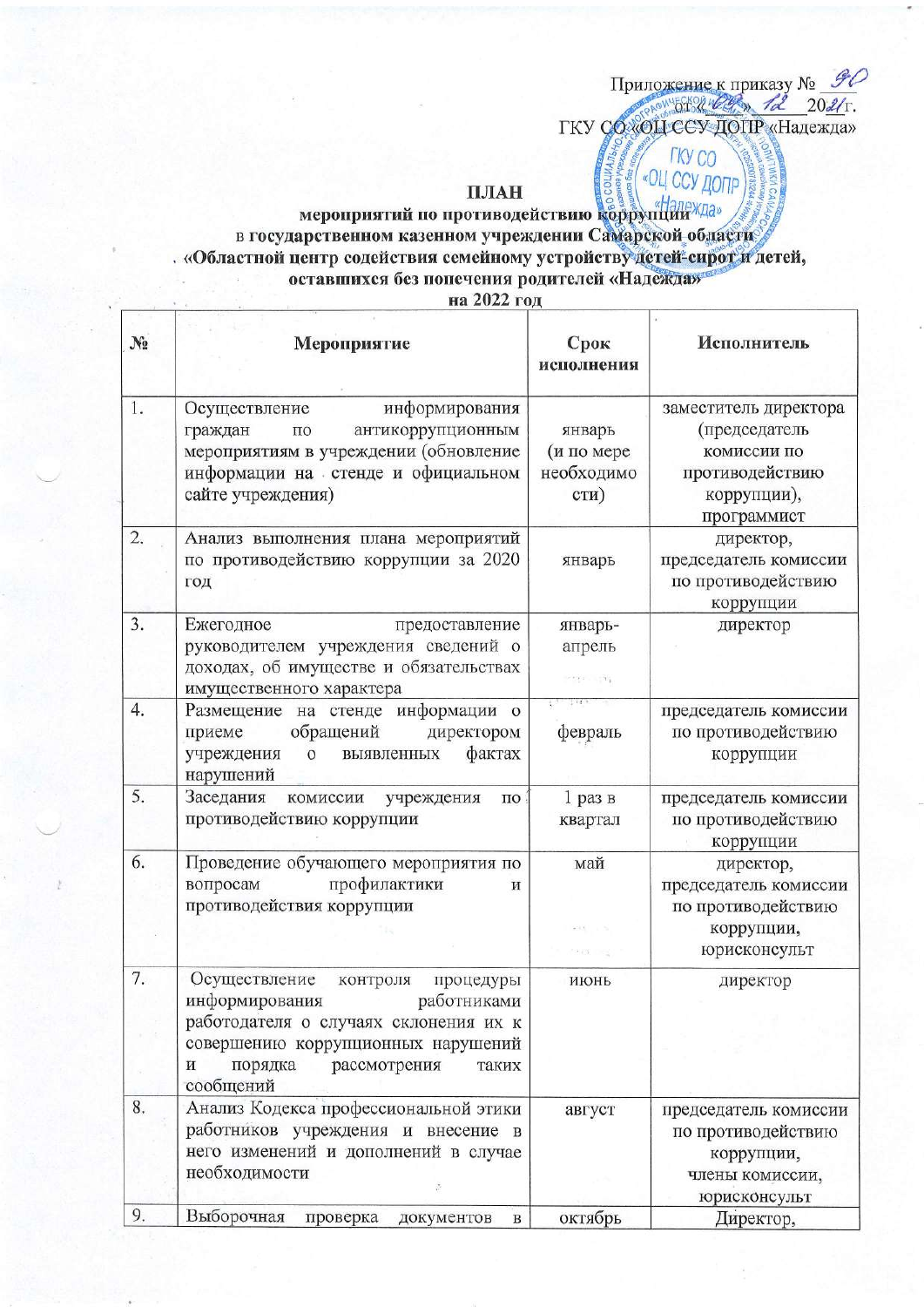|     | сфере закупочной деятельности для нужд<br>учреждения                                                                                                                                                                                                          |                                                                                          | комиссия по<br>противодействию                                        |
|-----|---------------------------------------------------------------------------------------------------------------------------------------------------------------------------------------------------------------------------------------------------------------|------------------------------------------------------------------------------------------|-----------------------------------------------------------------------|
| 10. | Подготовка<br>мероприятий<br>плана<br>ПО<br>противодействию<br>коррупции<br>$\bf{B}$<br>учреждении на 2023 год                                                                                                                                                | ноябрь                                                                                   | коррупции<br>Директор,<br>председатель комиссии<br>по противодействию |
| 11. | Осуществление<br>взаимодействия<br>$\mathbf{C}$                                                                                                                                                                                                               |                                                                                          | коррупции<br>специалист,                                              |
|     | получателями государственных услуг:<br>- анкетирование получателей услуг;<br>. (не менее 30 % граждан от количества                                                                                                                                           | ежекварталь<br>HO                                                                        | осуществляющий<br>первичный приём<br>граждан;                         |
|     | обратившихся)                                                                                                                                                                                                                                                 |                                                                                          | комиссия по<br>противодействию<br>коррупции                           |
|     | - анализ обращений, публикаций;                                                                                                                                                                                                                               | ежемесячно                                                                               | заместитель директора                                                 |
| 12. | Контроль<br>исполнения<br>материально<br>ответственными<br>ДОЛЖНОСТНЫХ<br>лицами<br>обязанностей по сохранности имущества                                                                                                                                     | постоянно                                                                                | директор,<br>главный бухгалтер                                        |
| 13. | Контроль строгого соблюдения 44 - ФЗ<br>«О контрактной системе в сфере закупок<br>товаров, работ, услуг для обеспечения<br>государственных<br>$\, {\bf N}$<br>муниципальных                                                                                   | постоянно                                                                                | директор,<br>специалист по закупам,<br>юрисконсульт                   |
|     | нужд»                                                                                                                                                                                                                                                         |                                                                                          |                                                                       |
| 14. | Проведение служебных проверок                                                                                                                                                                                                                                 | по мере                                                                                  | Директор,                                                             |
|     |                                                                                                                                                                                                                                                               | необходимо<br>сти                                                                        | заместитель директора,<br>специально созданная<br>комиссия            |
| 15. | Осуществление<br>индивидуального<br>консультирования<br>работников<br>учреждения<br>по<br>вопросам<br>противодействия коррупции                                                                                                                               | постоянно                                                                                | юрисконсульт                                                          |
| 16. | Участие<br>$\, {\bf B}$<br>проверках,<br>проводимых<br>министерством<br>социально-<br>демографической и семейной политики<br>Самарской области в подведомственных<br>учреждениях, по вопросам организации и<br>проведения<br>антикоррупционных<br>мероприятий | в течение<br>года,<br>$\Pi$ O<br>поручению<br>министерств<br>a                           | директор,<br>заместители директора,<br>заведующие<br>отделениями      |
| 17. | Участие в обучающих мероприятиях по<br>вопросам<br>профилактики<br>И<br>противодействия<br>коррупции,<br>проводимых министерством социально-<br>демографической и семейной политики<br>Самарской области<br>И<br>сторонними<br>организациями                  | при<br>поступлении<br>информации<br>$\circ$<br>проведении,<br>но не реже 1<br>раза в год | Директор,<br>председатель комиссии<br>по противодействию<br>коррупции |
| 18. | Повышение уровня<br>профессиональной<br>подготовки сотрудников                                                                                                                                                                                                | в течение<br>года                                                                        | специалист по кадрам                                                  |
| 19. | Ознакомление работников под подпись с<br>нормативными<br>документами,<br>регламентирующими.<br>вопросы<br>предупреждения<br>противодействия<br>$\,$ M<br>коррупции                                                                                            | при<br>поступлении<br>гражданина<br>на работу                                            | специалист по кадрам                                                  |
| 20. | Подготовка отчета о проводимой работе                                                                                                                                                                                                                         |                                                                                          |                                                                       |
|     |                                                                                                                                                                                                                                                               | по запросу                                                                               | председатель комиссии                                                 |